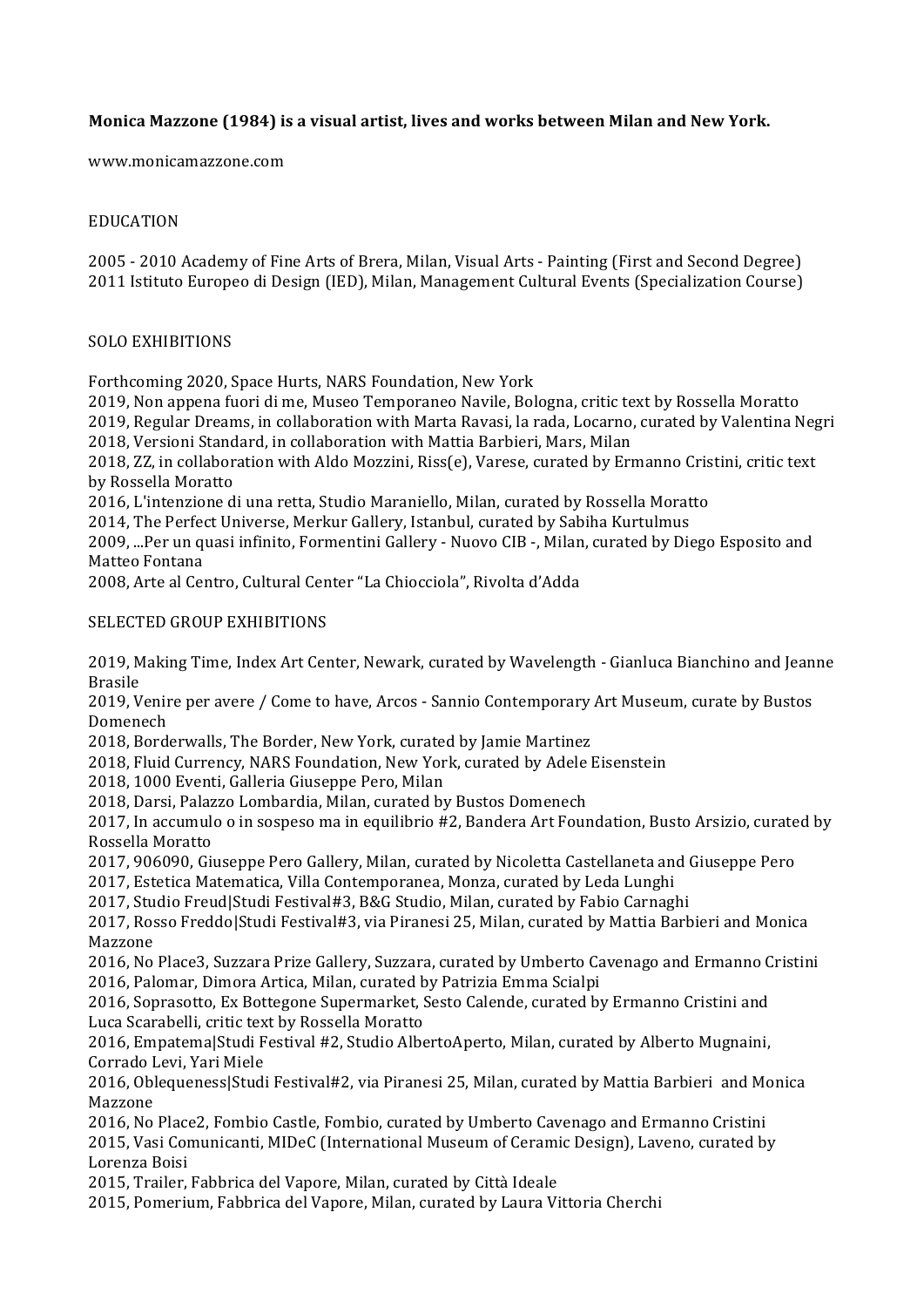2015, Agostino, Fabbrica del Vapore, Milan, curated by Mattia Barbieri and Monica Mazzone

2015, They hung a picture over the fireplace, via Piranesi 25, Milan, curated by Mattia Barbieri anD Monica Mazzone

2015, Vetrina di Studi/01, Soap, Milan, curated by Soap Gallery

2015, Les Sublimes, Arthur Cravan Foundation, Milan, curated by Cose Cosmiche (Helga Franza and Silvia Hell)

2014, Red Letter Home Edition, Palazzo Isimbardi, Milan, curated by Mattia Barbieri

2014, Extradelicato 2, Studio Corfone, Milan, curated by Claudio Corfone

2013, Ira Tra I Tartari, Satzyor Gallery, Budapest, curated by Dorka Kaposi

2013, Tomorrow is now!, Galleria Cart, Monza, curated by David Glanton and Giorgio Viganò

2012, Extradelicato, Studio Corfone, Milan, curated by Claudio Corfone

2010, Creatività e Sostenibilità, Spazio Thetis, Arsenale, Venice, curated by F. De Filippi, A. Occhipinti, R. Semprini, A. Grandesso

2008, Pangea, Palazzo Re, Giulianova, curated by Diego Esposito

2008, Pazzi per l'Arte, Conservatory of Milan - Verdi Hall Foyer, Milan, curated by Cristina Muccioli

2005, Jesus, where is the sugar? Ex San Carpoforo Church, Milan, curated by Diego Esposito

#### AWARDS

2017, Cairo Prize, Palazzo Reale, Milano (finalist)

2016, Combat Prize, G. Fattori Museum, Livorno (special honor mention)

2012, Premio Lissone, Contemporary Art Museum, Lissone, curated by Alberto Zanchetta (finalist) 2009, PNA (Premio Nazionale della Arti/National Arts Award), Le Ciminiere, Catania (finalist and special honor mention)

2008, Salon Primo, ex San Carpoforo Church, Milan (finalist)

#### RESIDENCES

Forthcoming, 2020, MASS MoCA, North Adams - MA

2019, Lac o le Mon Foundation, Lecce - Italy, curated by Luigi Presicce and Davide Serpetti 2018, NARS Foundation, Brooklyn - New York

2014, Run/Spazioperartistidipassaggio, Lerici - Italy, curated by Jaya Cozzani

INTERSHIP PROGRAM

2012, April-May, Peggy Guggenheim Collection, Venice

CURATORIAL PROJECTS

2017, Rosso Freddol Studi Festival#3, via Piranesi 25, Milan 2016, Oblequeness, via Piranesi 25, Milan 2015, ANTONIO & ANTONIO, Fabbrica del Vapore, Milan 2015, Agostino, Fabbrica del Vapore, Milan 2015, They hung a picture over the fireplace, via Piranesi 25, Milan

#### MASTERCLASS FOR PUBLIC WORK

2019, Ecoismi, Borromeo Island, Cassano d'Adda, curated by Grazia Varisco and Ylbert Durishti

## WORKSHOPS AND CONFERENCES

2018, Monica Mazzone – The emotional geometry, IUFFP, University Federal Institute, Lugano, Switzerland 2018, Art and Math, IUFFP, University Federal Institute, Lugano, Switzerland 2017, Art and Math, CSIA, Centre for the Artistic Industry, Lugano, Switzerland